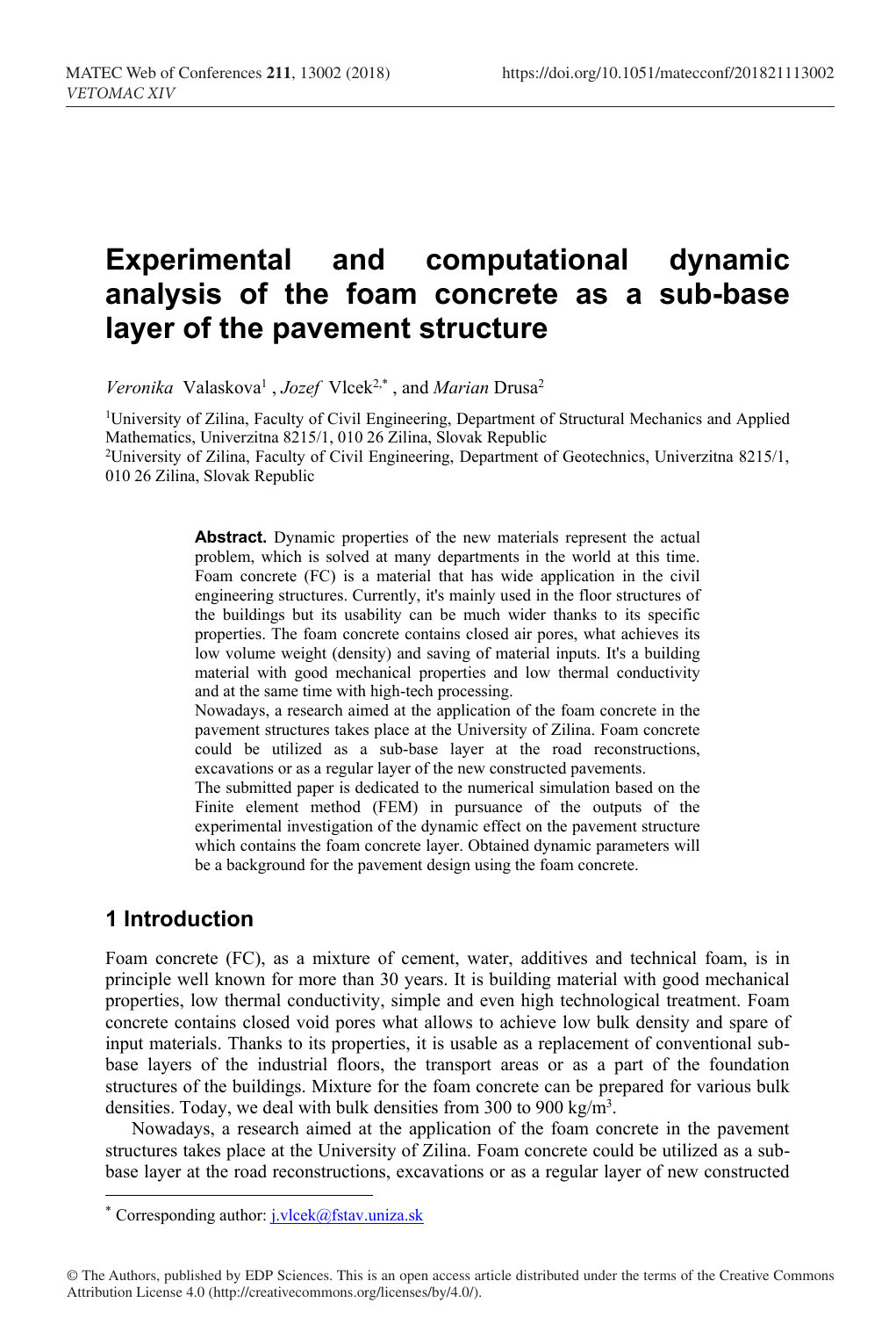pavements [1, 2, 3]. Following the preparation of the large scale physical tests, preliminary numerical simulations will be carried out to identify the boundary condition of the future model. Very close distance to the source of the loading leads to consider the dynamic effects of the traffic load on the sub-base layer made of foam concrete. Relevant dynamic parameters such as dynamic modulus of elasticity or damping should be determined. This paper is dedicated to the Rayleigh damping characteristics of the foam concrete.

### **2 Material damping**

The damping in engineering practice is defined as a reduction of the movement caused by the passive resistance of the material. It's the ability of the system to ensure the energy dissipation when structure is moving. During the dissipation, the kinetic energy changes to other types of energy that dispersed into the structure. This phenomenon causes the attenuation of the vibrations and impacts what provides a certain safety level of the structure except the specific situations such as the resonance.

The actual level of damping can be established through empirical approaches or calculations which require inputs determined by the experimental way. The introduction of the damping into the motion equations is always a compromise between the physical formulation and the requirements of the mathematical simplicity, [4].

Rayleigh damping is a convenient way to take into account the damping of particular materials of the model in the numerical simulations but determining the relevant parameters with sufficient reliability requires experimental measurements, [5].

Due to complexity of the large scale physical models, separated foam concrete specimens were tested in the laboratory to obtain foam concrete parameters at known boundary conditions.

### **2.1 Rayleigh damping**

Mass and stiffness proportional damping, normally referred to as Rayleigh damping, is commonly used for linear and nonlinear dynamic analysis. It's suitable for an incremental approach of a numerical solution. In discrete systems, especially with regard to FEM application, Rayleigh's damping is calculated. Rayleigh damping is expressed using a Rayleigh damping matrix which is given by:

$$
[\mathbf{b}] = \alpha \cdot [\mathbf{m}] + \beta \cdot [\mathbf{k}], \tag{1}
$$

where **[m]** is a mass matrix and **[k]** is a stiffness matrix. The first member on the right side of the equation expresses attenuation proportional to the displacement velocity. The second member expresses attenuation of the velocity of the deformation, [6].

By multiplying the equation (1) to the left by the  $[\mathbf{R}^T]$  and the right  $[\mathbf{R}]$ , where  $[\mathbf{R}]$  is the orthonormal modal matrix, we obtain:

$$
[\mathbf{R}^{\mathrm{T}}] \cdot [\mathbf{b}] \cdot [\mathbf{R}] = \alpha \cdot [\mathbf{R}^{\mathrm{T}}] \cdot [\mathbf{m}] \cdot [\mathbf{R}] + \beta \cdot [\mathbf{R}^{\mathrm{T}}] \cdot [\mathbf{k}] \cdot [\mathbf{R}], \tag{2}
$$

$$
2 [\omega_{\mathbf{b}}]_{\mathbf{D}} = \alpha \cdot [\mathbf{E}]_{\mathbf{D}} + \beta \cdot [\omega \mathbf{i} \mathbf{j}^2]_{\mathbf{D}}.
$$
 (3)

Because the i-th equation in (3) has a shape:

$$
2\zeta_i \cdot \omega_i = \alpha + \beta \cdot \omega_i^2, \tag{4}
$$

the damping ratio  $\zeta_i$  for the i-th mode is:

$$
\zeta_i = 1/2 \cdot [(\alpha / \omega_i) + \beta \cdot \omega_i]
$$
\n(5)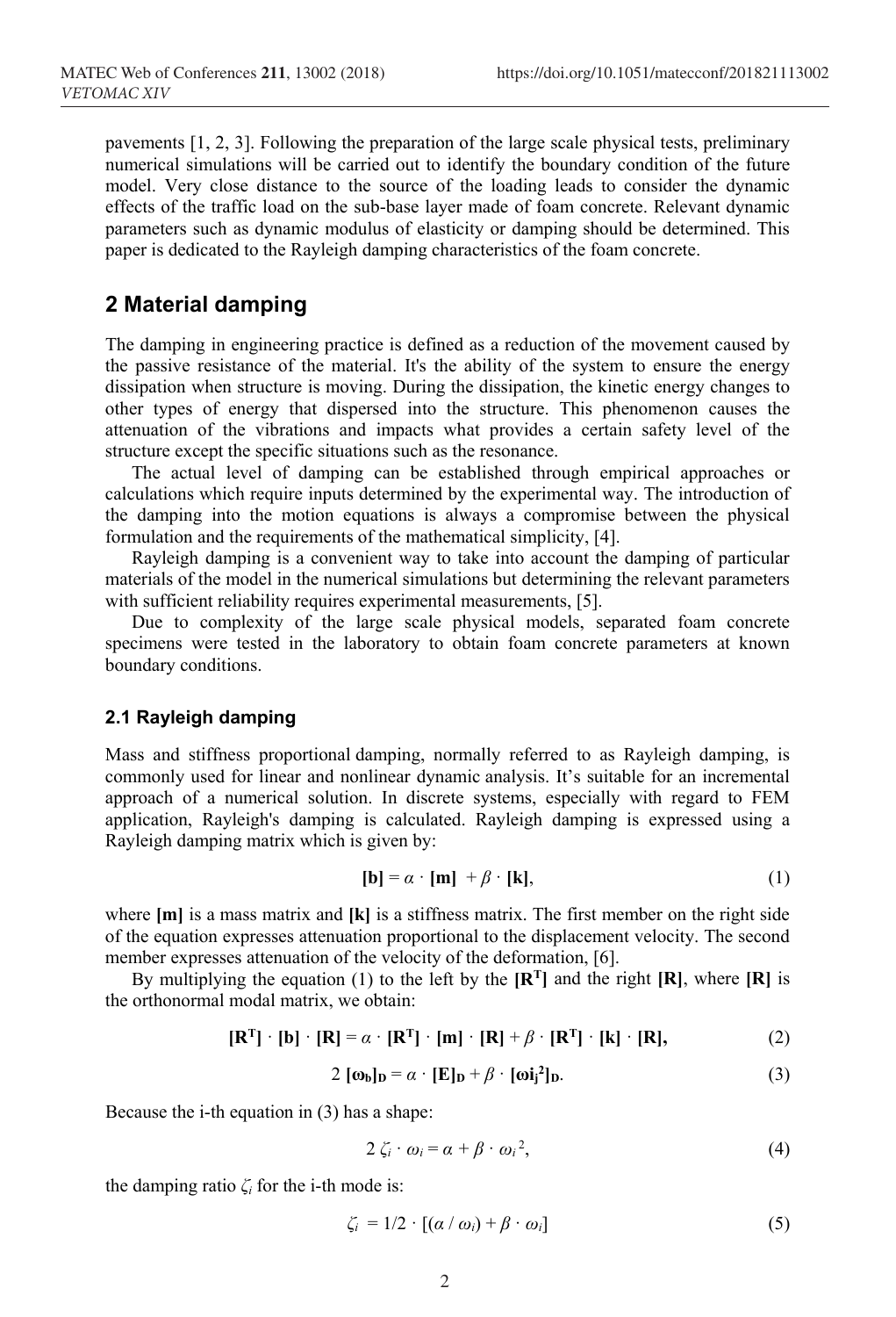If the damping ratios for the i-th and j-th modes are  $\zeta$ *i* and  $\zeta$ *j*, then the Rayleigh coefficients  $\alpha$  and  $\beta$  are calculated from the solution of the two algebraic equations:

$$
\frac{1}{2} \begin{bmatrix} 1/\omega_i & \omega_i \\ 1/\omega_j & \omega_j \end{bmatrix} \begin{bmatrix} \alpha \\ \beta \end{bmatrix} = \begin{Bmatrix} \zeta_i \\ \zeta_j \end{Bmatrix}
$$
 (6)

The value of material damping is often not readily available. It requires some tests to properly calculate damping ratio. The tests should be properly executed because damping property depends on many parameters such as material property, geometry, temperature, etc.

#### **2.2 Experimental determination of coefficients** *α* **and** *β*

To calculate both the Rayleigh coefficients, two damping ratios with corresponding frequencies need to be known. If we assume that these frequencies are the natural frequencies of the dynamic system, we must excite the system with specific way to obtain the peaks for the first significant vibration modes. This could be sometimes difficult to achieve so another approach was adopted.

There are two methods to measure material damping ratio: logarithmic decrement method and half-power bandwidth method. In this case a half-power bandwidth method was selected because only one successful peak is required and this peak can be linked to the dominant and not necessarily natural frequency. Frequency response function (FRF) of the system must be obtained to use this method. Hammer or shaker tests can be performed to obtain FRF. Peaks in FRF show natural or dominant frequencies of the system  $\omega_n$ . We can calculate two points that are corresponding to half power bandwidth, 3 dB down from the top of the peak, as shown in the figure below.





The damping ratio  $\zeta$  for the corresponding natural or dominant frequency  $\omega_n$  ( $\omega_i$  or  $\omega_j$ ) can be calculated once the corresponding frequencies  $\omega_l$  and  $\omega_2$  are known. Material has more damping if frequency range between these two points is wider, [7]. The damping ratio can be expressed as: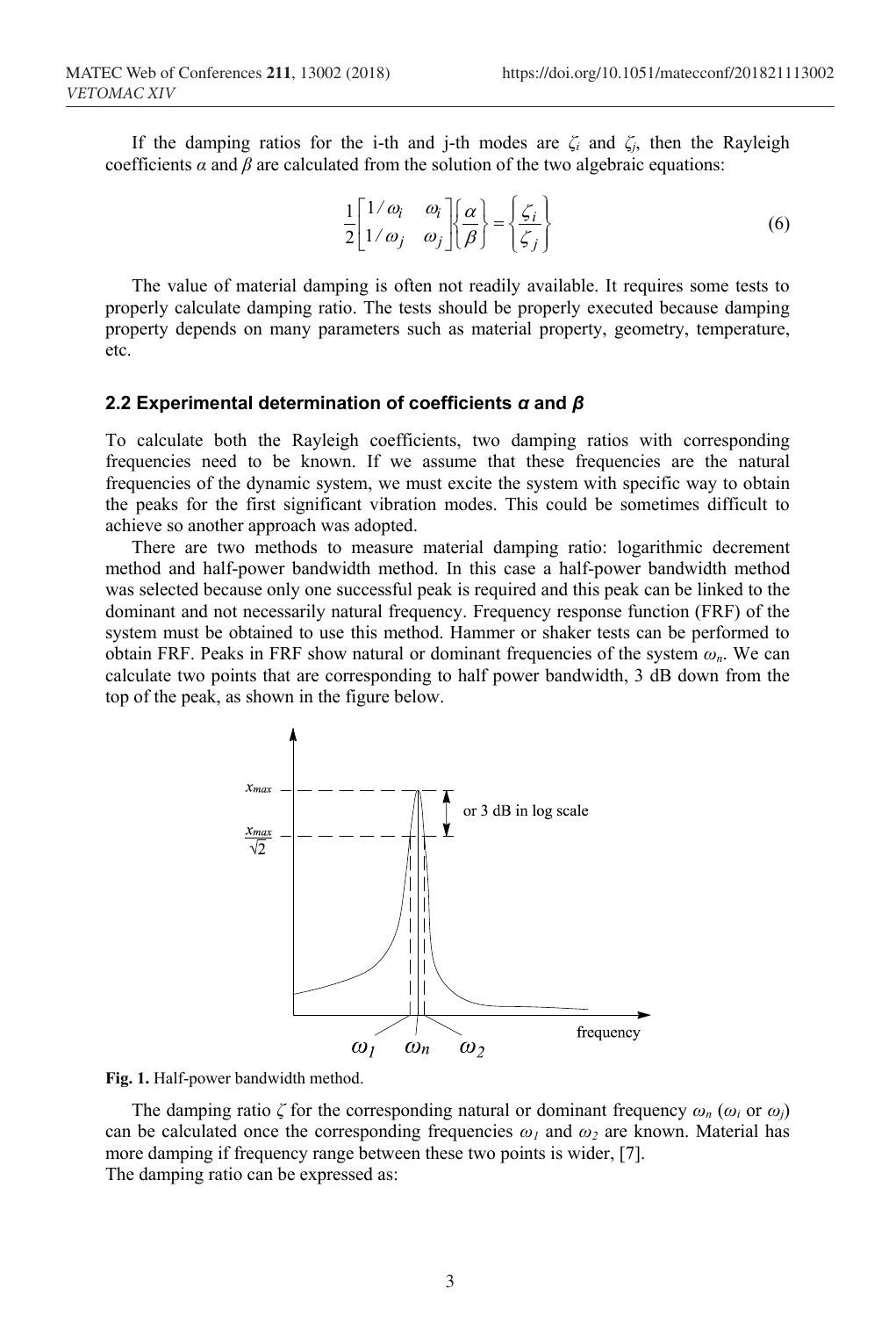$$
\zeta = \frac{\omega_2 - \omega_1}{2\omega_n} \,. \tag{7}
$$

The Rayleigh coefficients are given by:

$$
2\zeta_i \omega_i = \alpha + \beta \omega_i^2, \ 2\zeta_j \omega_j = \alpha + \beta \omega_j^2 \tag{8}
$$

$$
\alpha = \frac{2\omega_i \omega_j \left(\zeta_i \omega_j - \zeta_j \omega_i\right)}{\omega_j^2 - \omega_i^2}, \ \beta = \frac{2\left(\zeta_j \omega_j - \zeta_i \omega_i\right)}{\omega_j^2 - \omega_i^2}
$$
(10)

## **3 Results and discussion**

Required inputs for above mentioned calculations were obtained from experimental measurements in laboratory. A series of foam concrete specimens with age of 28 days were prepared, four of each nominal bulk density. The nominal dimensions of the specimens were  $100 \times 105 \times 400$  mm. To obtain a frequency response function, each specimen was one-side bonded so cantilever with the free length of 300 mm was created and vertical hammer test was then performed.

#### **3.1 Experimental measurements**

The first three dominant frequencies were determined following the response of the foam concrete with the nominal bulk densities 300, 500, 700 and 900 kg/m<sup>3</sup>, fig. 2.





Results indicate that the dominant frequencies reach higher values and larger gap between values from adjacent peaks with increasing bulk density. On the other hand, lower bulk densities show lower dispersion of the values for particular specimens.

Damping ratios were determined for the first two dominant frequencies and varied from 1.4 to 3.8% without significant dependency on the bulk density and with smaller dispersion of the values for the second dominant frequency.

Calculated values of the Rayleigh coefficients related to the measured bulk densities are plotted in the figures 3 and 4.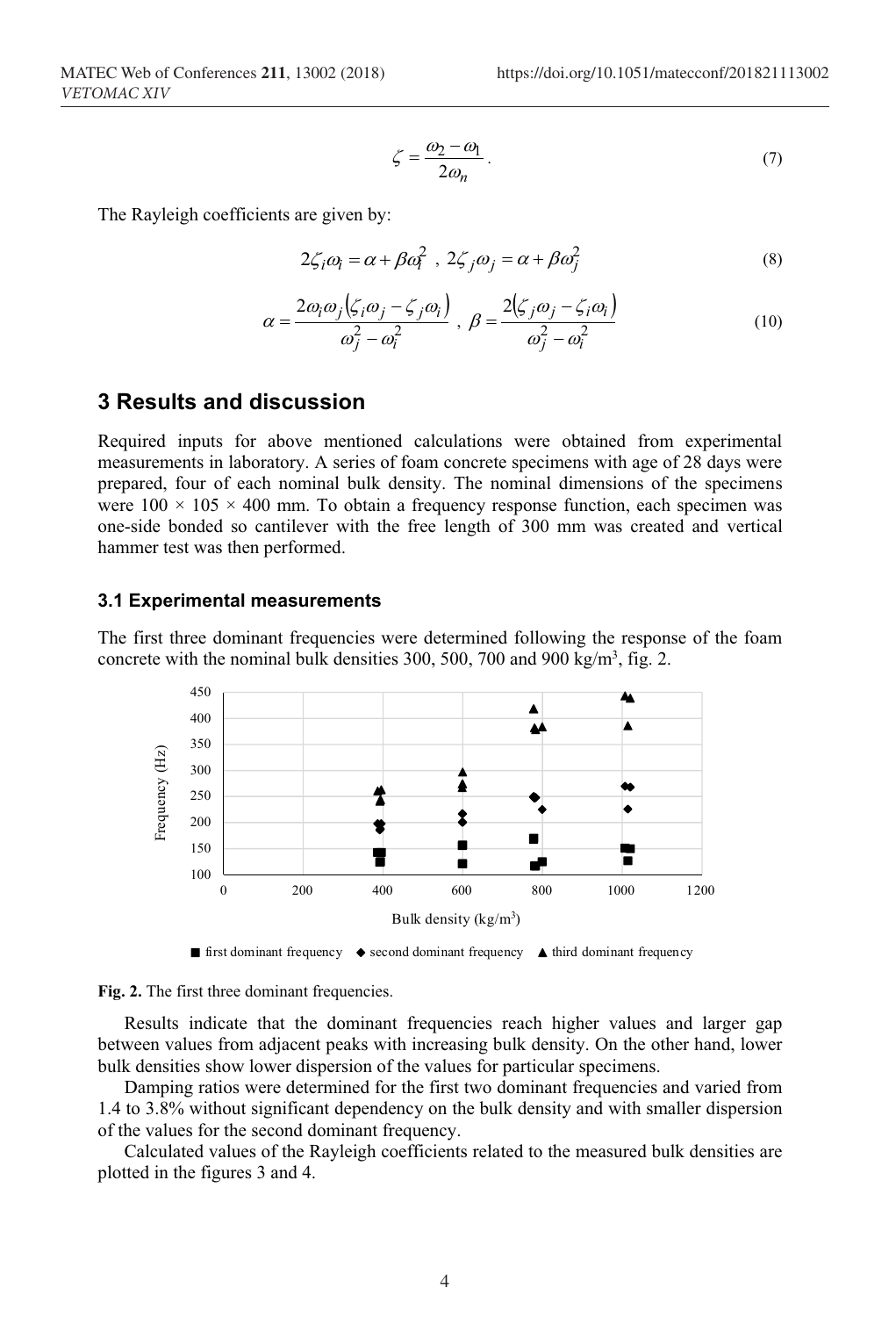

Bulk density  $(kg/m<sup>3</sup>)$ 

**Fig. 3.** Relation curves of alpha with measured bulk density.





Results show large dispersion of the Rayleigh coefficients, especially of alpha at the lower bulk densities, but overall trend leads to smaller dispersion at higher densities. Generally, relatively high values of alpha and very small values for beta were reached. Alpha is damping proportional to the material mass. We assume that porous structure of the foam concrete allows to achieve higher damping what results in higher values of alpha. Beta is damping proportional to the material stiffness which is relatively low in case of the foam concrete. Obtained values of beta are very close to the zero value.

The results seem to be reliable in terms of overall trend but further measurements will be carried out to prove the accuracy of the reached values.

### **3.2 Numerical simulation**

To verify the measured dominant frequencies of the specimen, numerical simulation in the software ADINA using the Finite Element Method (FEM) was carried out, [8]. At given Poisson's ratio of 0.25, the dynamic modulus of elasticity was iterated via model calibration when the aim was to match the first dominant frequency obtained from the experiment. Linear elastic material model was adopted. The first three modes are plotted in the figure 5.